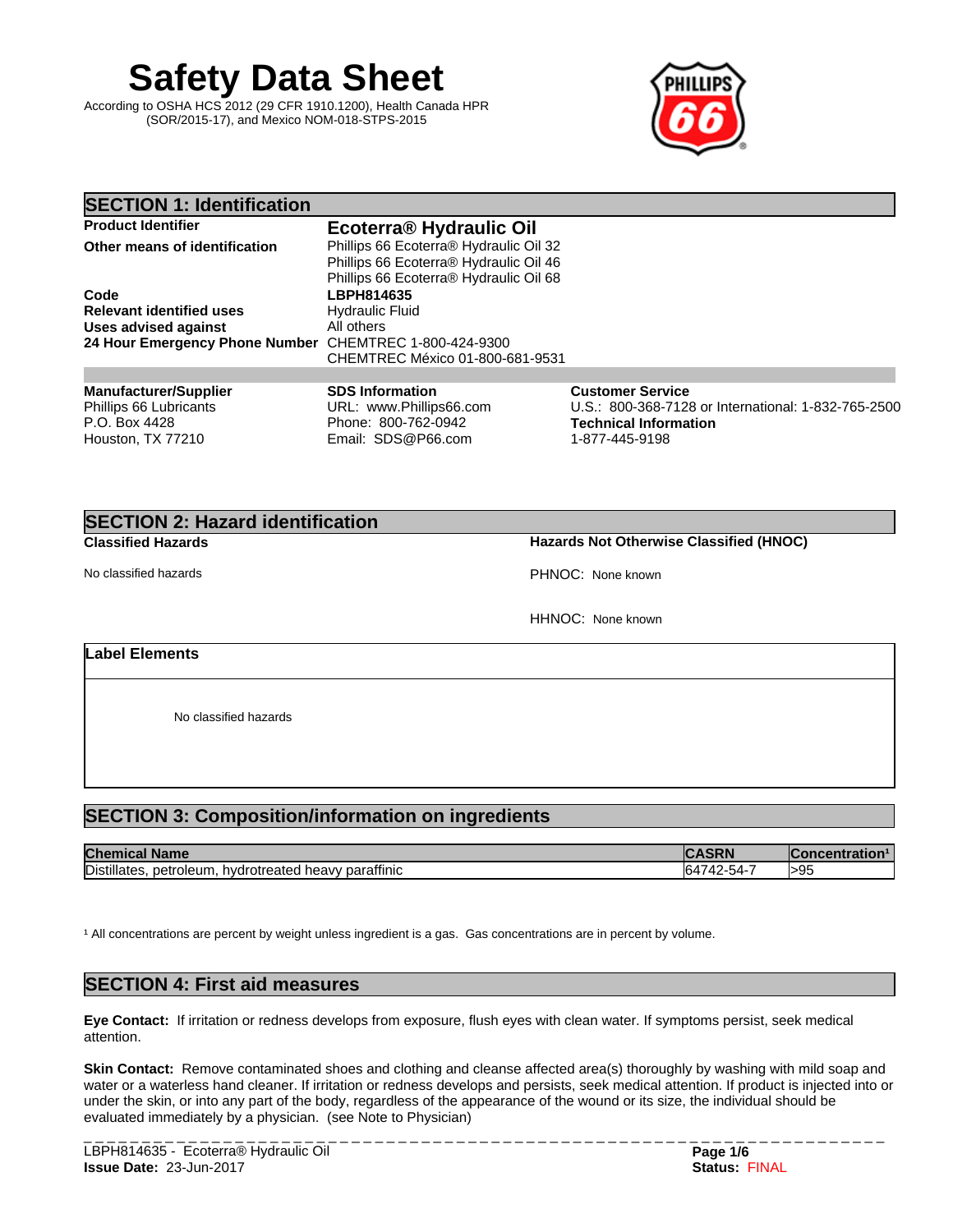Inhalation: First aid is not normally required. If breathing difficulties develop, move victim away from source of exposure and into fresh air in a position comfortable for breathing. Seek immediate medical attention.

\_ \_ \_ \_ \_ \_ \_ \_ \_ \_ \_ \_ \_ \_ \_ \_ \_ \_ \_ \_ \_ \_ \_ \_ \_ \_ \_ \_ \_ \_ \_ \_ \_ \_ \_ \_ \_ \_ \_ \_ \_ \_ \_ \_ \_ \_ \_ \_ \_ \_ \_ \_ \_ \_ \_ \_ \_ \_ \_ \_ \_ \_ \_ \_ \_ \_ \_ \_ \_

**Ingestion:** First aid is not normally required; however, if swallowed and symptoms develop, seek medical attention.

**Most important symptoms and effects, both acute and delayed:** Inhalation of oil mists or vapors generated at elevated temperatures may cause respiratory irritation. Accidental ingestion can result in minor irritation of the digestive tract, nausea and diarrhea. Prolonged or repeated contact may dry skin and cause irritation

**Notes to Physician:**Acute aspirations of large amounts of oil-laden material may produce a serious aspiration pneumonia. Patients who aspirate these oils should be followed for the development of long-term sequelae. Inhalation exposure to oil mists below current workplace exposure limits is unlikely to cause pulmonary abnormalities. When using high-pressure equipment, injection of product under the skin can occur. In this case, the casualty should be sent immediately to the hospital. Do not wait for symptoms to develop. High-pressure hydrocarbon injection injuries may produce substantial necrosis of underlying tissue despite an innocuous appearing external wound. These injuries often require extensive emergency surgical debridement and all injuries should be evaluated by a specialist in order to assess the extent of injury. Early surgical treatment within the first few hours may significantly reduce the ultimate extent of injury.

## **SECTION 5: Firefighting measures**

#### **NFPA 704 Hazard Class**

**Health:** 0 **Flammability:** 1 **Instability:** 0 0 (Minimal)



1 (Slight) 2 (Moderate) 3 (Serious) 4 (Severe)

**Extinguishing Media:** Dry chemical, carbon dioxide, foam, or water spray is recommended. Water or foam may cause frothing of materials heated above 212°F / 100°C. Carbon dioxide can displace oxygen. Use caution when applying carbon dioxide in confined spaces. Simultaneous use of foam and water on the same surface is to be avoided as water destroys the foam.

#### **Specific hazards arising from the chemical**

**Unusual Fire & Explosion Hazards:** This material may burn, butwill not ignite readily. If container is not properly cooled, it can rupture in the heat of a fire.

**Hazardous Combustion Products:** Combustion may yield smoke, carbon monoxide, and other products of incomplete combustion. Oxides of sulfur, nitrogen or phosphorus may also be formed.

**Special protective actions for fire-fighters:** For fires beyond the initial stage, emergency responders in the immediate hazard area should wear protective clothing. When the potential chemical hazard is unknown, in enclosed or confined spaces, a self contained breathing apparatus should be worn. In addition, wear other appropriate protective equipment as conditions warrant (see Section 8). Isolate the hazard area and deny entry to unnecessary and unprotected personnel. Stop spill/release if it can be done safely. Move undamaged containers from immediate hazard area if it can be done safely. Water spray may be useful in minimizing or dispersing vapors and to protect personnel. Cool equipment exposed to fire with water, if it can be done safely. Avoid spreading burning liquid with water used for cooling purposes.

#### **See Section 9 for Flammable Properties including Flash Point and Flammable (Explosive) Limits**

## **SECTION 6: Accidental release measures**

**Personal precautions, protective equipment and emergency procedures:** This material may burn, butwill not ignite readily. Keep all sources of ignition away from spill/release. Stay upwind and away from spill/release. Avoid direct contact with material. For large spillages, notify persons down wind of the spill/release, isolate immediate hazard area and keep unauthorized personnel out. Wear appropriate protective equipment, including respiratory protection, as conditions warrant (see Section 8). See Sections 2 and 7 for additional information on hazards and precautionary measures.

**Environmental Precautions:** Stop and contain spill/release if it can be done safely. Prevent spilled material from entering sewers, storm drains, other unauthorized drainage systems, and natural waterways. Use water sparingly to minimize environmental contamination and reduce disposal requirements. If spill occurs on water notify appropriate authorities and advise shipping of any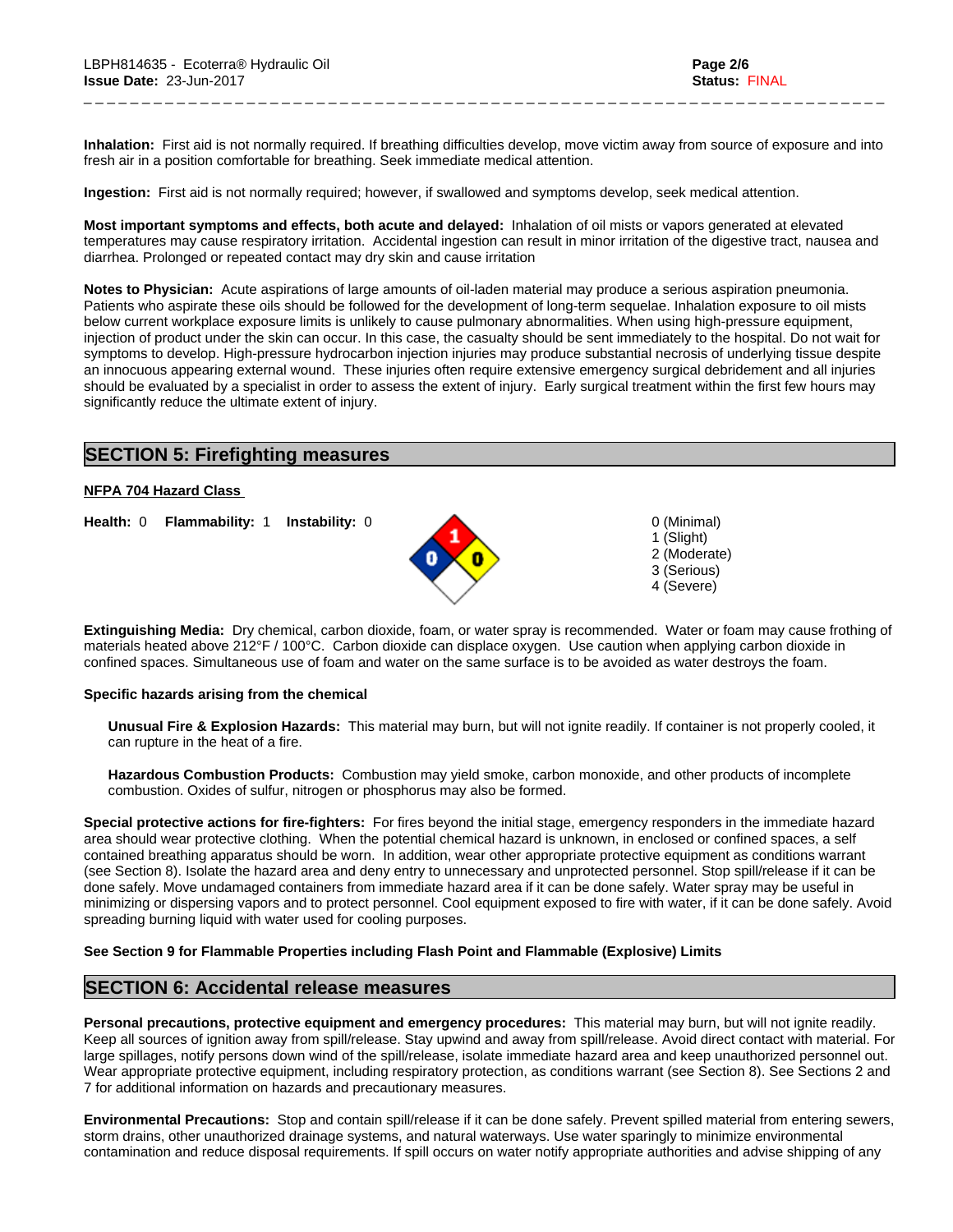hazard. Spills into or upon navigable waters, the contiguous zone, or adjoining shorelines that cause a sheen or discoloration on the surface of the water, may require notification of the National Response Center (phone number 800-424-8802).

\_ \_ \_ \_ \_ \_ \_ \_ \_ \_ \_ \_ \_ \_ \_ \_ \_ \_ \_ \_ \_ \_ \_ \_ \_ \_ \_ \_ \_ \_ \_ \_ \_ \_ \_ \_ \_ \_ \_ \_ \_ \_ \_ \_ \_ \_ \_ \_ \_ \_ \_ \_ \_ \_ \_ \_ \_ \_ \_ \_ \_ \_ \_ \_ \_ \_ \_ \_ \_

**Methods and material for containment and cleaning up:** Notify relevant authorities in accordance with all applicable regulations. Immediate cleanup of any spill is recommended. Dike far ahead of spill for later recovery or disposal. Absorb spill with inert material such as sand or vermiculite, and place in suitable container for disposal. If spilled on water remove with appropriate methods (e.g. skimming, booms or absorbents). In case of soil contamination, remove contaminated soil for remediation or disposal, in accordance with local regulations.

Recommended measures are based on the most likely spillage scenarios for this material; however local conditions and regulations may influence or limit the choice of appropriate actions to be taken. See Section 13 for information on appropriate disposal.

## **SECTION 7: Handling and storage**

**Precautions for safe handling:** Keep away from flames and hot surfaces. Wash thoroughly after handling. Use good personal hygiene practices and wear appropriate personal protective equipment (see section 8). Spills will produce very slippery surfaces. High pressure injection of hydrocarbon fuels, hydraulic oils or greases under the skin may have serious consequences even though no symptoms or injury may be apparent. This can happen accidentally when using high pressure equipment such as high pressure grease guns, fuel injection apparatus or from pinhole leaks in tubing of high pressure hydraulic oil equipment.

Do not enter confined spaces such as tanks or pits without following proper entry procedures such as ASTM D-4276 and 29CFR 1910.146. Do not wear contaminated clothing or shoes.

**Conditions for safe storage:**Keep container(s) tightly closed and properly labeled. Use and store this material in cool, dry, well-ventilated area away from heat and all sources of ignition. Store only in approved containers. Keep away from any incompatible material (see Section 10). Protect container(s) against physical damage.

"Empty" containers retain residue and may be dangerous. Do not pressurize, cut, weld, braze, solder, drill, grind, or expose such containers to heat, flame, sparks, or other sources of ignition. They may explode and cause injury or death."Empty" drums should be completely drained, properly bunged, and promptly shipped to the supplier or a drum reconditioner. All containers should be disposed of in an environmentally safe manner and in accordance with governmental regulations. Before working on or in tanks which contain or have contained this material, refer to OSHA regulations, ANSI Z49.1, and other references pertaining to cleaning, repairing, welding, or other contemplated operations.

## **SECTION 8: Exposure controls/personal protection**

| <b>Chemical Name</b>    | <b>ACGIH</b>              | OSHA    | Mexico | <b>Phillips 66</b> |
|-------------------------|---------------------------|---------|--------|--------------------|
| Distillates, petroleum, | TWA: 5mq/m <sup>3</sup>   | $- - -$ | ---    | $- - -$            |
| hydrotreated heavy      | STEL: $10 \text{ mg/m}^3$ |         |        |                    |
| baraffinic              | as Oil Mist, if Generated |         |        |                    |

#### Note: State, local or other agencies or advisory groups may have established more stringent limits. Consult an industrial **hygienist or similar professional, or your local agencies, for further information.**

**Engineering controls:** If current ventilation practices are not adequate to maintain airborne concentrations below the established exposure limits, additional engineering controls may be required.

**Eye/Face Protection:** The use of eve/face protection is not normally required: however, good industrial hygiene practice suggests the use of eye protection that meets or exceeds ANSI Z.87.1 whenever working with chemicals.

**Skin/Hand Protection:** The use of skin protection is not normally required; however, good industrial hygiene practice suggests the use of gloves or other appropriate skin protection whenever working with chemicals. Suggested protective materials: Nitrile

**Respiratory Protection:** Where there is potential for airborne exposure above the exposure limit a NIOSH certified air purifying respirator equipped with R or P95 filters may be used.

A respiratory protection program that meets or is equivalent to OSHA 29 CFR 1910.134 and ANSI Z88.2 should be followed whenever workplace conditions warrant a respirator's use. Air purifying respirators provide limited protection and cannot be used in atmospheres that exceed the maximum use concentration (as directed by regulation or the manufacturer's instructions), in oxygen deficient (less than 19.5 percent oxygen) situations, or under conditions that are immediately dangerous to life and health (IDLH).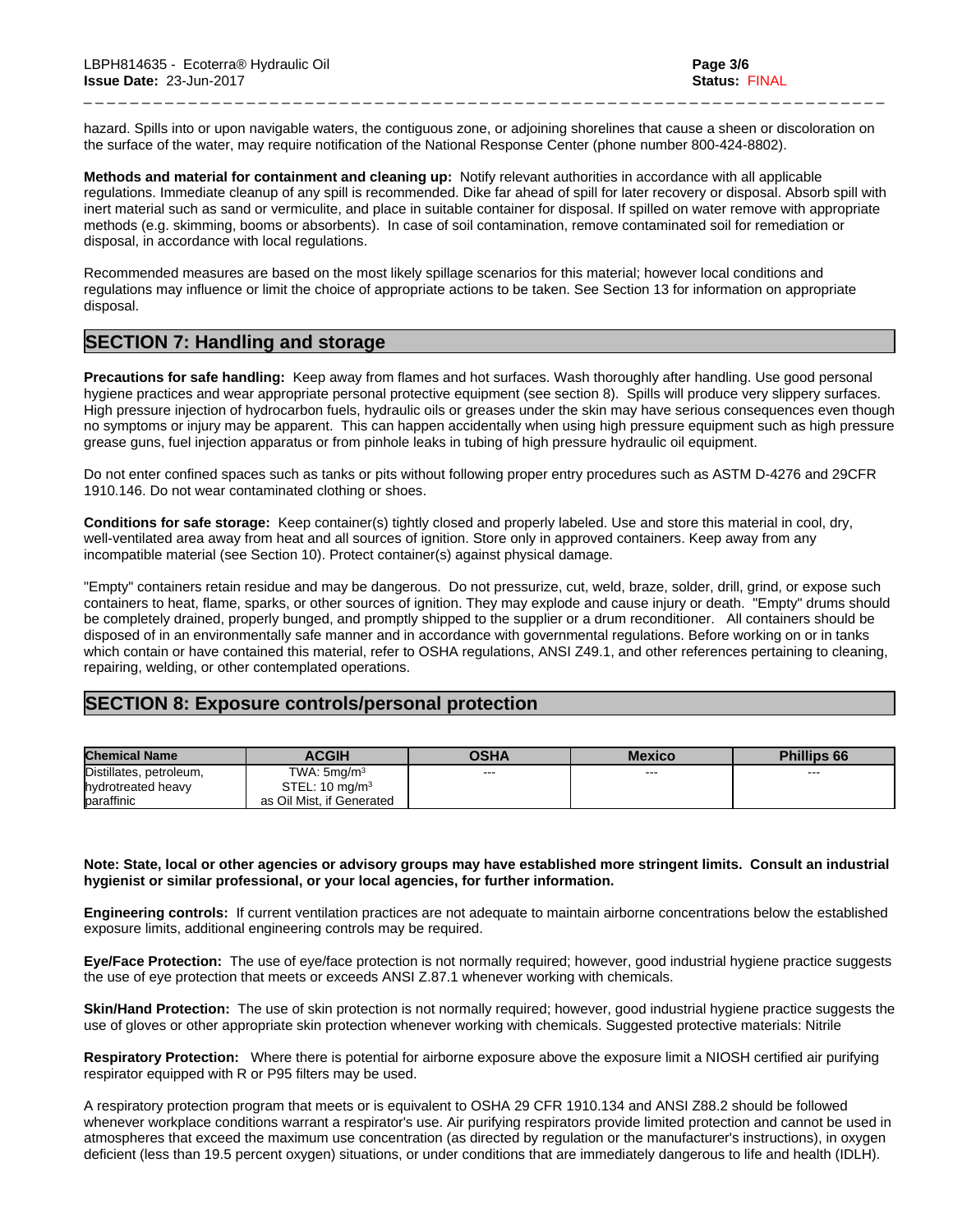Suggestions provided in this section for exposure control and specific types of protective equipment are based on readily available information. Users should consult with the specific manufacturer to confirm the performance of their protective **equipment. Specific situations may require consultation with industrial hygiene, safety, or engineering professionals.**

\_ \_ \_ \_ \_ \_ \_ \_ \_ \_ \_ \_ \_ \_ \_ \_ \_ \_ \_ \_ \_ \_ \_ \_ \_ \_ \_ \_ \_ \_ \_ \_ \_ \_ \_ \_ \_ \_ \_ \_ \_ \_ \_ \_ \_ \_ \_ \_ \_ \_ \_ \_ \_ \_ \_ \_ \_ \_ \_ \_ \_ \_ \_ \_ \_ \_ \_ \_ \_

## **SECTION 9: Physical and chemical properties**

 **Note:** Unless otherwise stated, values are determined at 20°C (68°F) and 760 mm Hg (1 atm). Data represent typical values and are not intended to be specifications.

| Appearance: Amber, Transparent                        | <b>Flash Point:</b> > 320 °F $/$ > 160 °C                                                                  |
|-------------------------------------------------------|------------------------------------------------------------------------------------------------------------|
| <b>Physical Form: Liquid</b>                          | Test Method: Pensky-Martens Closed Cup (PMCC), ASTM D93, EPA 1010                                          |
| <b>Odor: Petroleum</b>                                | Initial Boiling Point/Range: No data                                                                       |
| <b>Odor Threshold: No data</b>                        | Vapor Pressure: <1 mm Hq                                                                                   |
| <b>pH:</b> Not applicable                             | Partition Coefficient (n-octanol/water) (Kow): No data                                                     |
| Vapor Density (air=1): $>1$                           | Melting/Freezing Point: $<$ -11 °F / $<$ -24 °C                                                            |
| <b>Upper Explosive Limits (vol % in air):</b> No data | Auto-ignition Temperature: No data                                                                         |
| Lower Explosive Limits (vol % in air): No data        | Decomposition Temperature: No data                                                                         |
| Evaporation Rate (nBuAc=1): No data                   | <b>Specific Gravity (water=1):</b> 0.86 - 0.88 @ 60°F (15.6°C)                                             |
| Particle Size: Not applicable                         | <b>Bulk Density: 7.2 - 7.3 lbs/gal</b>                                                                     |
| <b>Percent Volatile: No data</b>                      | <b>Viscosity:</b> $5 - 9 \text{ cSt } @ 100^{\circ}\text{C}$ ; $30 - 73 \text{ cSt } @ 40^{\circ}\text{C}$ |
| <b>Flammability (solid, gas):</b> Not applicable      | <b>Pour Point:</b> $\lt$ -11 °F / $\lt$ -24 °C                                                             |
| <b>Solubility in Water: Insoluble</b>                 |                                                                                                            |

## **SECTION 10: Stability and reactivity**

**Reactivity:** Not chemically reactive.

**Chemical stability:** Stable under normal ambient and anticipated conditions of use.

**Possibility of hazardous reactions:** Hazardous reactions not anticipated.

**Conditions to avoid:** Extended exposure to high temperatures can cause decomposition. Avoid all possible sources of ignition.

**Incompatible materials:** Avoid contact with strong oxidizing agents and strong reducing agents.

**Hazardous decomposition products:** Not anticipated under normal conditions of use.

## **SECTION 11: Toxicological information**

#### **Information on Toxicological Effects**

| <b>Substance / Mixture</b> |  |
|----------------------------|--|
|----------------------------|--|

| <b>Hazard</b>          | <b>Additional Information</b> | <b>ILC50/LD50 Data</b>    |
|------------------------|-------------------------------|---------------------------|
|                        |                               |                           |
|                        |                               | >5 mg/L (mist, estimated) |
| Unlikely to be harmful |                               | > 2 g/kg (estimated)      |
| Unlikely to be harmful |                               | > 5 g/kg (estimated)      |
|                        | Unlikely to be harmful        |                           |

**Aspiration Hazard:** Not expected to be an aspiration hazard

**Skin Corrosion/Irritation:** Not expected to be irritating. Repeated exposure may cause skin dryness or cracking.

**Serious Eye Damage/Irritation:** Not expected to be irritating.

**Skin Sensitization:** No information available on the mixture, however none of the components have been classified for skin sensitization (or are below the concentration threshold for classification).

**Respiratory Sensitization:** No information available.

**Specific Target Organ Toxicity (Single Exposure):** Not expected to cause organ effects from single exposure.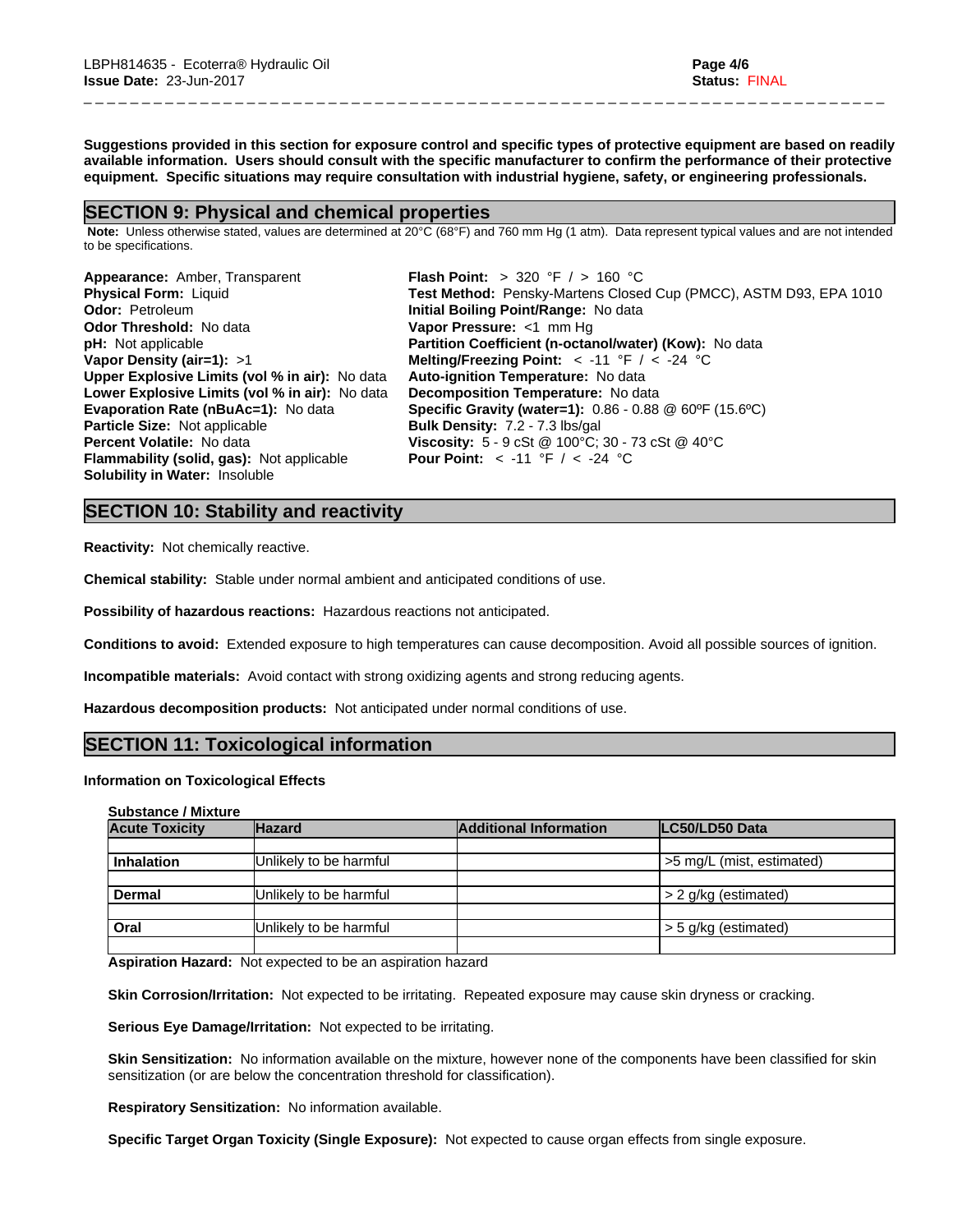**Specific Target Organ Toxicity (Repeated Exposure):** Not expected to cause organ effects from repeated exposure.

\_ \_ \_ \_ \_ \_ \_ \_ \_ \_ \_ \_ \_ \_ \_ \_ \_ \_ \_ \_ \_ \_ \_ \_ \_ \_ \_ \_ \_ \_ \_ \_ \_ \_ \_ \_ \_ \_ \_ \_ \_ \_ \_ \_ \_ \_ \_ \_ \_ \_ \_ \_ \_ \_ \_ \_ \_ \_ \_ \_ \_ \_ \_ \_ \_ \_ \_ \_ \_

**Carcinogenicity:** No information available on the mixture, however none of the components have been classified for carcinogenicity (or are below the concentration threshold for classification).

**Germ Cell Mutagenicity:** No information available on the mixture, however none of the components have been classified for germ cell mutagenicity (or are below the concentration threshold for classification).

**Reproductive Toxicity:** No information available on the mixture, however none of the components have been classified for reproductive toxicity (or are below the concentration threshold for classification).

#### **Information on Toxicological Effects of Components**

**Distillates, petroleum, hydrotreated heavy paraffinic**

*Carcinogenicity:* This oil has been highly refined by a variety of processes to reduce aromatics and improve performance characteristics. It meets the IP-346 criteria of less than 3 percent PAH's and isnot considered a carcinogen by the International Agency for Research on Cancer.

## **SECTION 12: Ecological information**

#### **GHS Classification:**

#### **No classified hazards**

**Toxicity:** All acute aquatic toxicity studies on samples of lubricant base oils show acute toxicity values greater than 100 mg/L for invertebrates, algae and fish. These tests were carried out on water accommodated fractions and the results are consistent with the predicted aquatic toxicity of these substances based on their hydrocarbon compositions.

**Persistence and Degradability:** The hydrocarbons in this material are not readily biodegradable, but since they can be degraded by microorganisms, they are regarded as inherently biodegradable.

**Bioaccumulative Potential:** Log Kow values measured for the hydrocarbon components of this material are greater than 5.3, and therefore regarded as having the potential to bioaccumulate. In practice, metabolic processes may reduce bioconcentration.

**Mobility in Soil:** Volatilization to air is not expected to be a significant fate process due to the low vapor pressure of this material. In water, base oils will float and spread over the surface at a rate dependent upon viscosity. There will be significant removal of hydrocarbons from the water by sediment adsorption. In soil and sediment, hydrocarbon components will show low mobility with adsorption to sediments being the predominant physical process. The main fate process is expected to be slow biodegradation of the hydrocarbon constituents in soil and sediment.

**Other adverse effects:** None anticipated.

#### **SECTION 13: Disposal considerations**

The generator of a waste is always responsible for making proper hazardous waste determinations and needs to consider state and local requirements in addition to federal regulations. This material, if discarded as produced, would not be a federally regulated RCRA "listed" hazardous waste and is not believed to exhibit characteristics of hazardous waste. See Sections 7 and 8 for information on handling, storage and personal protection and Section 9 for physical/chemical properties. It is possible that the material as produced contains constituents which are not required to be listed in the SDS but could affect the hazardous waste determination. Additionally, use which results in chemical or physical change of this material could subject it to regulation as a hazardous waste.This material under most intended uses would become "Used Oil" due to contamination by physical or chemical impurities. Whenever possible, Recycle used oil in accordance with applicable federal and state or local regulations. Container contents should be completely used and containers should be emptied prior to discard.

## **SECTION 14: Transport information**

#### **U.S. Department of Transportation (DOT)**

**UN Number:** Not regulated **UN proper shipping name:** None **Transport hazard class(es):** None **Packing Group:** None **Environmental Hazards:** This product does not meet the DOT/UN/IMDG/IMO criteria of a marine pollutant **Special precautions for user:** If shipped by land in a packaging having a capacity of 3,500 gallons or more, the provisions of 49 CFR, Part 130 apply. (Contains oil)